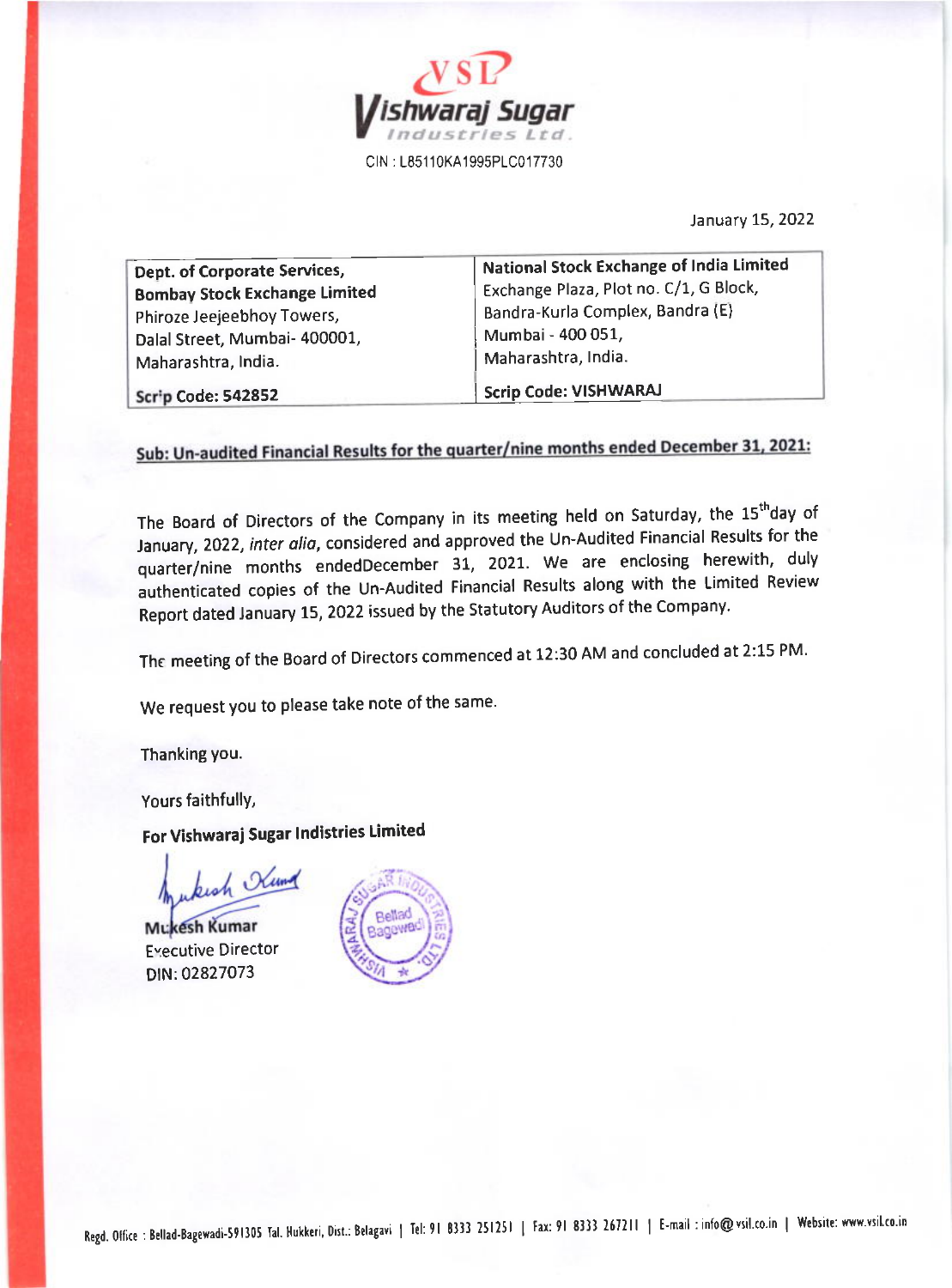

Proprietor: CA G. M. Channappa Setty M.Com., LL.B., FCA

For M/s Gojanur & Co.,

**Chartered Accountants** 

 $(n_{\rm B}$ 

G.M. Channappa Shetty Proprietor

M.No.020227

**FRN: 000941S** P.R.C.No.011335

#### Auditor's Report on Standalone Unaudited Quarterly and Year to date Financial Results of "VISHWARAJ SUGAR INDUSTRIES LIMITED" Pursuant to the Regulation 33 of the SEBI ( Listing Obligations and Disclosure Requirements ) Regulations, 2015

TO

THE BOARD OF DIRECTORS OF **VISHWARAJ SUGAR INDUSTRIES LIMITED BELLAD BAGEWADI DIST: BELAGAVI** 

We have reviewed the accompanying statement of Standalone unaudited financial results of VISHWARAJ SUGAR INDUSTRIES LIMITED for the Quarter ended 31<sup>st</sup> December, 2021 and for the period from 1<sup>st</sup> October, 2021 to 31st December, 2021. This statement is responsibility of the Company's Management and has been approved by the Board of Directors. Our responsibility is to issue a report on these financial statements based on our review.

We conducted our review of the Statement in accordance with the standard on Review Engagements (SRE) 2410 "Review of Interim Financial Information Performed by the Independent Auditor of the Entity", issued by the Institute of Chartered Accountants of India. This standard requires that we plan and perform the review to obtain moderate assurance as to whether the financial statements are free of material misstatement. A review is limited primarily to inquires of company personnel and analytical procedures applied to financial data and thus provides less assurance than an audit. We have not performed an audit and accordingly, we do not express an audit opinion.

Based on our review conducted as above, nothing has come to our attention that causes us to believe that the accompanying statement of unaudited financial results prepared in accordance with applicable Indian accounting standards and other recognized accounting practices and policies generally accepted in India, has not disclosed the information required to be disclosed in terms of the Regulation 33 of the SEBI ( Listing Obligations and Disclosure Requirements) Regulations, 2015(as amended) including the manner in which it is to be disclosed, or that it contains any material misstatements.

 $4 \text{U} R$ 

M.No. 020227 FRN No. 0009415

SHIVAMOGGA

ed Acc

Date: 15-01-2022 Place: Shivamogga

**UDIN: 22020227AAAABI2332** \*\*\*\*\*\*\*\*\*\*\*\*\*\*\*\*\*\*\*\*\*\*\*\*\*\* Office : 1195 - 1561, 1st Floor, 2nd Parallel Road, Durgigudi, Shivamogga - 577 201. 2:08182 - 223443, Mob: 94481-37195.

E-mail: gojanur.co.gmc@gmail.com, gojanur\_cs@rediffmail.com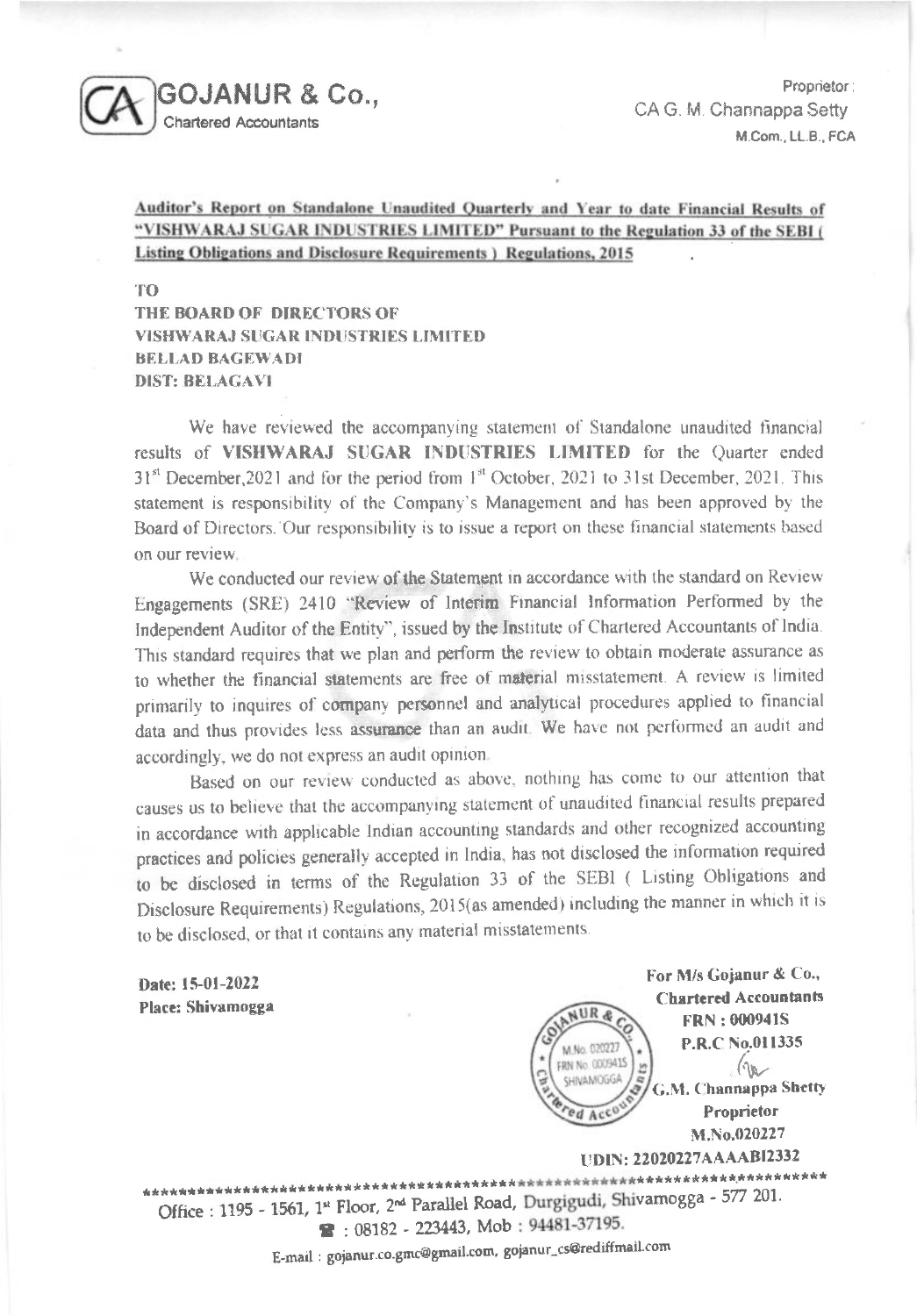### Vishwaraj Sugar Industries Limited Registered Office: Bellad Bagewadi, Taluk: Hukkeri District: Belagavi, Karnataka -591305<br>(CIN:L85110KA1995PLC017730) Financial results for the quarter and Nine Months ended December 31,2021

|                         | (Rs in Lakhs)                                    |                   |                          |                   |                                        |                   |                    |  |
|-------------------------|--------------------------------------------------|-------------------|--------------------------|-------------------|----------------------------------------|-------------------|--------------------|--|
|                         | <b>Particulars</b>                               |                   | <- Quarter Ended ->      |                   | <b>Nine Months Ended</b><br>Year ended |                   |                    |  |
| SLNo.                   |                                                  | 31.12.2021        | 31.12.2020<br>30.09.2021 |                   | 31.12.2021                             | 31.12.2020        | 31.03.2021         |  |
|                         |                                                  | <b>Un Audited</b> | <b>Un Audited</b>        | <b>Un</b> Audited | <b>Un Audited</b>                      | <b>Un Audited</b> | Audited            |  |
| $\mathbf{1}$            | Income                                           |                   |                          |                   |                                        |                   |                    |  |
|                         | a) Revenue from operations                       | 13,328.11         | 10,254.81                | 8,275,32          | 33,786 35                              | 26,473.74         | 42,646.38          |  |
|                         | <b>Total Revenue from operations</b>             | 13.328.11         | 10,254.81                | 8,275.32          | 33,786.35                              | 26,473.74         | 42,646.38          |  |
|                         | b) Other Income                                  | 8938              | 16.80                    |                   |                                        |                   |                    |  |
|                         | <b>Total Income</b>                              | 13,417.49         | 10,271.62                | 4:10<br>8,279.43  | 114.88<br>33,901.23                    | 6.86<br>26,480.60 | 61.41<br>42,707.79 |  |
|                         |                                                  |                   |                          |                   |                                        |                   |                    |  |
| $\overline{2}$          | <b>Expenses</b>                                  |                   |                          |                   |                                        |                   |                    |  |
|                         | a) Cost of materials consumed                    | 21,388.49         | (34.33)                  | 20,054.39         | 21,488.02                              | 20,644.87         | 31,119,71          |  |
|                         | b) Changes in inventories                        | (14.378.86)       | 7,643.23                 | (17,633,87)       | 2,057.05                               | (1,099.61)        | 545.60             |  |
|                         | c) Other Manufacturing expenses                  | 1,167.08          | 696.46                   | 697.82            | 2,216,66                               | 1,112.13          | 1,968,77           |  |
|                         | d) Employee benefits expense                     | 504.92            | 401,36                   | 483.00            | 1,334.26                               | 908.41            | 1,384.09           |  |
|                         | e) Finance costs                                 | 710.74            | 779.85                   | 863.33            | 2,300.66                               | 2,655.94          | 3,565.72           |  |
|                         | f) Depreciation and amortization expense         | 365,77            | 363.47                   | 353.47            | 1,150.12                               | 1,098.15          | 1,474,74           |  |
|                         | g) Other expenses                                | 278.87            | 402.51                   | 331.23            | 850.95                                 | 660.00            | 1,426,23           |  |
|                         | <b>Total Expenses (a to g)</b>                   | 10,037.00         | 10,252.55                | 5,149.37          | 31,397.72                              | 25,979.88         | 41,484.84          |  |
|                         |                                                  |                   |                          |                   |                                        |                   |                    |  |
| $\overline{\mathbf{3}}$ | Profit before tax (1-2)                          | 3,380.49          | 19.07                    | 3,130.06          | 2,503.51                               | 500.72            | 1,222.95           |  |
|                         |                                                  |                   |                          |                   |                                        |                   |                    |  |
| 4                       | <b>Tax</b> expense                               |                   |                          |                   |                                        |                   |                    |  |
|                         | Current tax                                      | 436.11            | ۰                        | 83.58             | 436.11                                 | 83.58             | 211.37             |  |
|                         | Deferred tax                                     |                   | ٠                        |                   | ٠                                      |                   | 182.28             |  |
|                         |                                                  |                   |                          |                   |                                        |                   |                    |  |
| 5                       | Net Profit for the period                        | 2,944.38          | 19.07                    | 3,046.48          | 2,067.40                               | 417.14            | 829.29             |  |
|                         |                                                  |                   |                          |                   |                                        |                   |                    |  |
| 6                       | Other comprehensive income (OCI)                 |                   |                          |                   |                                        |                   |                    |  |
|                         | a) (i) Items that will not be reclassified to    |                   |                          |                   |                                        |                   | (35.79)            |  |
|                         | profit or loss                                   |                   |                          |                   |                                        |                   |                    |  |
|                         | (ii) Incme Tax relating to items that will       |                   |                          |                   |                                        |                   |                    |  |
|                         | not be reclassified to profit or loss            |                   |                          |                   |                                        |                   |                    |  |
|                         | b) (i) Items that will be reclassified to profit |                   |                          |                   |                                        |                   |                    |  |
|                         | or loss                                          |                   | ۰                        | ۰                 |                                        |                   |                    |  |
|                         | (ii) Incme Tax relating to items that will be    |                   |                          |                   |                                        |                   |                    |  |
|                         | reclassified to profit or loss                   |                   |                          |                   |                                        |                   |                    |  |
|                         | Total other comprehensive income                 | ÷.                | ٠                        | ٠                 | ×,                                     | ٠                 | (35.79)            |  |
|                         |                                                  |                   |                          |                   |                                        |                   |                    |  |
| 7                       | Total comprehensive income (5+6)                 | 2,944.38          | 19.07                    | 3,046.48          | 2,067.40                               | 417.14            | 793.50             |  |
|                         |                                                  |                   |                          |                   |                                        |                   |                    |  |
| 8                       | <b>Paid-up Equity Share Capital</b>              | 3,755.60          | 3,755.60                 | 3,755.60          | 3,755.60                               | 3,755.60          | 3,755.60           |  |
|                         | (Rs.2/- per Equity Share)                        |                   |                          |                   |                                        |                   |                    |  |
|                         |                                                  |                   |                          |                   |                                        |                   |                    |  |
| $\overline{9}$          | <b>Other Equity</b>                              |                   |                          |                   |                                        |                   | 18,844.93          |  |
|                         |                                                  |                   |                          |                   |                                        |                   |                    |  |
| 10                      | Earnings per share                               |                   |                          |                   |                                        |                   |                    |  |
|                         | (Face Value of Rs.2/- each)                      |                   |                          |                   |                                        |                   | 0.42               |  |
|                         | (a) Basic                                        | 1.57              | 0.01                     | 1.62              | 1.10                                   | 0.22<br>0.22      | 0.42               |  |
|                         | (b) Diluted                                      | 1.57              | 0.01                     | 1.62              | 1.10                                   |                   |                    |  |
|                         |                                                  |                   |                          |                   |                                        |                   |                    |  |



For Vishwaraj Sugar Industries Limited<br>Muckers Utung **Mukesh Kumar Fxecutive Director**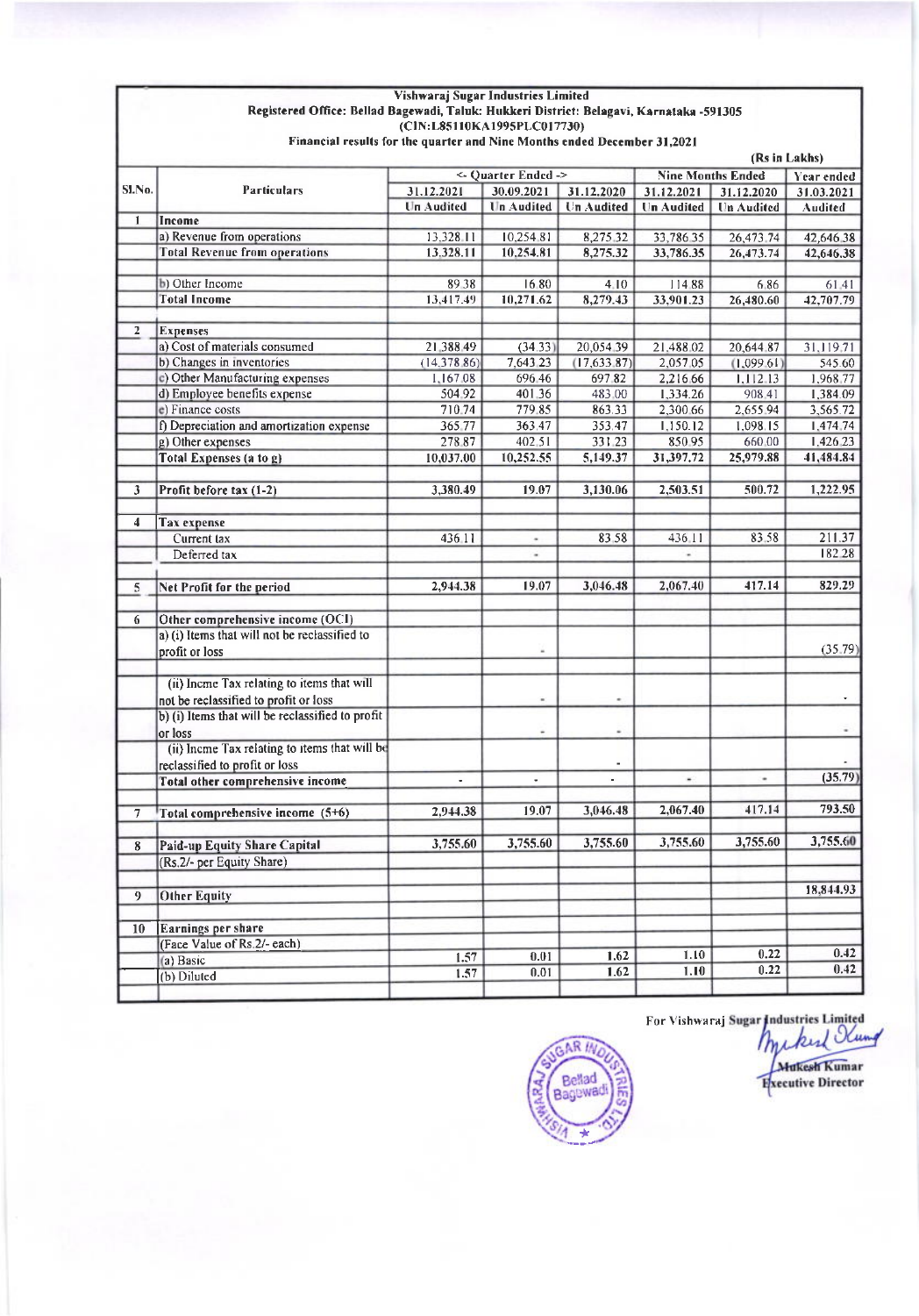# Vishwaraj Sugar Industries Limited<br>Registered Office: Bellad Bagewadi, Taluk: Hukkeri District: Belagavi, Karnataka -591305<br>(CIN:L85110KA1995PLC017730) Statement of Assets and Liabilities As at 31.12.2021 (Unaudited)

| As at<br>As at<br><b>Particulars</b><br>December<br>December<br>31,2021<br>31.2021<br>31.2020<br><b>Unaudited</b><br><b>Unaudited</b><br>Audited<br>I<br><b>Assets</b><br>Non-current assets<br>29,808.55<br>28,262.55<br>Property plant and Equipment<br>28,218.15<br>(a)<br>(b)<br>Capital Work Inprogress<br>Intangible assets<br>(c)<br>Financial assets<br>(d)<br>(i) Investments<br>130.74<br>130.74<br>130.74<br>(ii) Other financial assets<br>563.27<br>504.65<br>384.76<br>28,897.94<br>30,502.56<br><b>Total non current assets</b><br><b>Current Assets</b><br>26,801.09<br>30,333.71<br>Inventories<br>(a)<br>(b)<br><b>Financial assets</b><br>4,454,36<br>4,016.22<br>(i) Trade receivables<br>1,618.66<br>184.54<br>(ii) Cash and cash equivalent<br>36.08<br>(iii) Other Bank Balances<br>86.46<br>2.86<br>(iv) Other financial assets<br>7,960.80<br>8,859.74<br>Other current assets<br>(c)<br>40,486.09<br>43.868.43<br><b>Total current assets</b><br>71,202.49<br>72,766.37<br>70,988.65<br><b>TOTAL ASSETS</b><br>$\mathbf{I}$<br><b>EQUITY AND LIABILITIES</b><br><b>Equity</b><br>3,755.60<br>3,755.60<br>(a) Equity Share Capital<br>18,844.13<br>18,844.93<br>20,912.33<br>(b) Other Equity<br>22,599.73<br>22,600.53<br>24,667.93<br><b>Total Equity</b><br>Liabilities<br>Non-current liabilities<br><b>Financial Liabilities</b><br>(a)<br>10,242.93<br>8,542.11<br>13,556.21<br><b>Borrowings</b><br>273.51<br>196.61<br>273.51<br>Long Term Provisions<br>(b)<br>81.40<br>(100.88)<br>81.40<br>Deferred tax liabilities (net)<br>(c)<br>8,637.84<br>13,911.12<br><b>Total non-current liabilities</b><br><b>Current liabilities</b><br><b>Financial Liabilities</b><br>(a)<br>24,655.21<br>21,361.87<br>19,033.10<br>(a) Borrowings<br>6,674.48<br>11,909.26<br>16,109.76<br>(b)Trade payables<br>3,049.72<br>1,042.72<br>400.08<br>(c)Other financial liabilities<br>601.68<br>94.99<br>662.23<br>Provisions<br>(b)<br>3,023.03<br>2,919.46<br>404.94<br>Other current liabilities<br>(c)<br>ä.<br>$\alpha$<br>Current Tax Liabilities (Net)<br>(d)<br>41,528.80<br>32,409.60<br><b>Total current liabilities</b><br>72,766.37<br>70,988.65<br><b>TOTAL EQUITY AND LIABILITIES</b> |        | (Rs in Lakhs) |      |             |  |
|---------------------------------------------------------------------------------------------------------------------------------------------------------------------------------------------------------------------------------------------------------------------------------------------------------------------------------------------------------------------------------------------------------------------------------------------------------------------------------------------------------------------------------------------------------------------------------------------------------------------------------------------------------------------------------------------------------------------------------------------------------------------------------------------------------------------------------------------------------------------------------------------------------------------------------------------------------------------------------------------------------------------------------------------------------------------------------------------------------------------------------------------------------------------------------------------------------------------------------------------------------------------------------------------------------------------------------------------------------------------------------------------------------------------------------------------------------------------------------------------------------------------------------------------------------------------------------------------------------------------------------------------------------------------------------------------------------------------------------------------------------------------------------------------------------------------------------------------------------------------------------------------------------------------------------------------------------------------------------------------------------------------------------------------------------------------------------------------------------------------------------------------------------------------------------------------------------------------|--------|---------------|------|-------------|--|
|                                                                                                                                                                                                                                                                                                                                                                                                                                                                                                                                                                                                                                                                                                                                                                                                                                                                                                                                                                                                                                                                                                                                                                                                                                                                                                                                                                                                                                                                                                                                                                                                                                                                                                                                                                                                                                                                                                                                                                                                                                                                                                                                                                                                                     | SI.No. |               |      | As at March |  |
|                                                                                                                                                                                                                                                                                                                                                                                                                                                                                                                                                                                                                                                                                                                                                                                                                                                                                                                                                                                                                                                                                                                                                                                                                                                                                                                                                                                                                                                                                                                                                                                                                                                                                                                                                                                                                                                                                                                                                                                                                                                                                                                                                                                                                     |        |               |      |             |  |
|                                                                                                                                                                                                                                                                                                                                                                                                                                                                                                                                                                                                                                                                                                                                                                                                                                                                                                                                                                                                                                                                                                                                                                                                                                                                                                                                                                                                                                                                                                                                                                                                                                                                                                                                                                                                                                                                                                                                                                                                                                                                                                                                                                                                                     |        |               |      |             |  |
|                                                                                                                                                                                                                                                                                                                                                                                                                                                                                                                                                                                                                                                                                                                                                                                                                                                                                                                                                                                                                                                                                                                                                                                                                                                                                                                                                                                                                                                                                                                                                                                                                                                                                                                                                                                                                                                                                                                                                                                                                                                                                                                                                                                                                     |        |               |      |             |  |
|                                                                                                                                                                                                                                                                                                                                                                                                                                                                                                                                                                                                                                                                                                                                                                                                                                                                                                                                                                                                                                                                                                                                                                                                                                                                                                                                                                                                                                                                                                                                                                                                                                                                                                                                                                                                                                                                                                                                                                                                                                                                                                                                                                                                                     |        |               |      |             |  |
|                                                                                                                                                                                                                                                                                                                                                                                                                                                                                                                                                                                                                                                                                                                                                                                                                                                                                                                                                                                                                                                                                                                                                                                                                                                                                                                                                                                                                                                                                                                                                                                                                                                                                                                                                                                                                                                                                                                                                                                                                                                                                                                                                                                                                     |        |               |      |             |  |
|                                                                                                                                                                                                                                                                                                                                                                                                                                                                                                                                                                                                                                                                                                                                                                                                                                                                                                                                                                                                                                                                                                                                                                                                                                                                                                                                                                                                                                                                                                                                                                                                                                                                                                                                                                                                                                                                                                                                                                                                                                                                                                                                                                                                                     |        |               |      |             |  |
|                                                                                                                                                                                                                                                                                                                                                                                                                                                                                                                                                                                                                                                                                                                                                                                                                                                                                                                                                                                                                                                                                                                                                                                                                                                                                                                                                                                                                                                                                                                                                                                                                                                                                                                                                                                                                                                                                                                                                                                                                                                                                                                                                                                                                     |        |               |      |             |  |
|                                                                                                                                                                                                                                                                                                                                                                                                                                                                                                                                                                                                                                                                                                                                                                                                                                                                                                                                                                                                                                                                                                                                                                                                                                                                                                                                                                                                                                                                                                                                                                                                                                                                                                                                                                                                                                                                                                                                                                                                                                                                                                                                                                                                                     |        |               |      |             |  |
|                                                                                                                                                                                                                                                                                                                                                                                                                                                                                                                                                                                                                                                                                                                                                                                                                                                                                                                                                                                                                                                                                                                                                                                                                                                                                                                                                                                                                                                                                                                                                                                                                                                                                                                                                                                                                                                                                                                                                                                                                                                                                                                                                                                                                     |        |               |      |             |  |
|                                                                                                                                                                                                                                                                                                                                                                                                                                                                                                                                                                                                                                                                                                                                                                                                                                                                                                                                                                                                                                                                                                                                                                                                                                                                                                                                                                                                                                                                                                                                                                                                                                                                                                                                                                                                                                                                                                                                                                                                                                                                                                                                                                                                                     |        |               |      | 28,733.65   |  |
|                                                                                                                                                                                                                                                                                                                                                                                                                                                                                                                                                                                                                                                                                                                                                                                                                                                                                                                                                                                                                                                                                                                                                                                                                                                                                                                                                                                                                                                                                                                                                                                                                                                                                                                                                                                                                                                                                                                                                                                                                                                                                                                                                                                                                     |        |               |      |             |  |
|                                                                                                                                                                                                                                                                                                                                                                                                                                                                                                                                                                                                                                                                                                                                                                                                                                                                                                                                                                                                                                                                                                                                                                                                                                                                                                                                                                                                                                                                                                                                                                                                                                                                                                                                                                                                                                                                                                                                                                                                                                                                                                                                                                                                                     |        |               |      | 28,571.73   |  |
|                                                                                                                                                                                                                                                                                                                                                                                                                                                                                                                                                                                                                                                                                                                                                                                                                                                                                                                                                                                                                                                                                                                                                                                                                                                                                                                                                                                                                                                                                                                                                                                                                                                                                                                                                                                                                                                                                                                                                                                                                                                                                                                                                                                                                     |        |               |      |             |  |
|                                                                                                                                                                                                                                                                                                                                                                                                                                                                                                                                                                                                                                                                                                                                                                                                                                                                                                                                                                                                                                                                                                                                                                                                                                                                                                                                                                                                                                                                                                                                                                                                                                                                                                                                                                                                                                                                                                                                                                                                                                                                                                                                                                                                                     |        |               |      | 2,996,99    |  |
|                                                                                                                                                                                                                                                                                                                                                                                                                                                                                                                                                                                                                                                                                                                                                                                                                                                                                                                                                                                                                                                                                                                                                                                                                                                                                                                                                                                                                                                                                                                                                                                                                                                                                                                                                                                                                                                                                                                                                                                                                                                                                                                                                                                                                     |        |               |      | 4,837.22    |  |
|                                                                                                                                                                                                                                                                                                                                                                                                                                                                                                                                                                                                                                                                                                                                                                                                                                                                                                                                                                                                                                                                                                                                                                                                                                                                                                                                                                                                                                                                                                                                                                                                                                                                                                                                                                                                                                                                                                                                                                                                                                                                                                                                                                                                                     |        |               |      | 48.60       |  |
|                                                                                                                                                                                                                                                                                                                                                                                                                                                                                                                                                                                                                                                                                                                                                                                                                                                                                                                                                                                                                                                                                                                                                                                                                                                                                                                                                                                                                                                                                                                                                                                                                                                                                                                                                                                                                                                                                                                                                                                                                                                                                                                                                                                                                     |        |               |      | 2.99        |  |
|                                                                                                                                                                                                                                                                                                                                                                                                                                                                                                                                                                                                                                                                                                                                                                                                                                                                                                                                                                                                                                                                                                                                                                                                                                                                                                                                                                                                                                                                                                                                                                                                                                                                                                                                                                                                                                                                                                                                                                                                                                                                                                                                                                                                                     |        |               |      | 6,011.31    |  |
|                                                                                                                                                                                                                                                                                                                                                                                                                                                                                                                                                                                                                                                                                                                                                                                                                                                                                                                                                                                                                                                                                                                                                                                                                                                                                                                                                                                                                                                                                                                                                                                                                                                                                                                                                                                                                                                                                                                                                                                                                                                                                                                                                                                                                     |        |               |      | 42,468.85   |  |
|                                                                                                                                                                                                                                                                                                                                                                                                                                                                                                                                                                                                                                                                                                                                                                                                                                                                                                                                                                                                                                                                                                                                                                                                                                                                                                                                                                                                                                                                                                                                                                                                                                                                                                                                                                                                                                                                                                                                                                                                                                                                                                                                                                                                                     |        |               |      |             |  |
|                                                                                                                                                                                                                                                                                                                                                                                                                                                                                                                                                                                                                                                                                                                                                                                                                                                                                                                                                                                                                                                                                                                                                                                                                                                                                                                                                                                                                                                                                                                                                                                                                                                                                                                                                                                                                                                                                                                                                                                                                                                                                                                                                                                                                     |        |               |      | 3,755.60    |  |
|                                                                                                                                                                                                                                                                                                                                                                                                                                                                                                                                                                                                                                                                                                                                                                                                                                                                                                                                                                                                                                                                                                                                                                                                                                                                                                                                                                                                                                                                                                                                                                                                                                                                                                                                                                                                                                                                                                                                                                                                                                                                                                                                                                                                                     |        |               |      |             |  |
|                                                                                                                                                                                                                                                                                                                                                                                                                                                                                                                                                                                                                                                                                                                                                                                                                                                                                                                                                                                                                                                                                                                                                                                                                                                                                                                                                                                                                                                                                                                                                                                                                                                                                                                                                                                                                                                                                                                                                                                                                                                                                                                                                                                                                     |        |               |      |             |  |
|                                                                                                                                                                                                                                                                                                                                                                                                                                                                                                                                                                                                                                                                                                                                                                                                                                                                                                                                                                                                                                                                                                                                                                                                                                                                                                                                                                                                                                                                                                                                                                                                                                                                                                                                                                                                                                                                                                                                                                                                                                                                                                                                                                                                                     |        |               |      |             |  |
|                                                                                                                                                                                                                                                                                                                                                                                                                                                                                                                                                                                                                                                                                                                                                                                                                                                                                                                                                                                                                                                                                                                                                                                                                                                                                                                                                                                                                                                                                                                                                                                                                                                                                                                                                                                                                                                                                                                                                                                                                                                                                                                                                                                                                     |        |               |      |             |  |
|                                                                                                                                                                                                                                                                                                                                                                                                                                                                                                                                                                                                                                                                                                                                                                                                                                                                                                                                                                                                                                                                                                                                                                                                                                                                                                                                                                                                                                                                                                                                                                                                                                                                                                                                                                                                                                                                                                                                                                                                                                                                                                                                                                                                                     |        |               |      |             |  |
|                                                                                                                                                                                                                                                                                                                                                                                                                                                                                                                                                                                                                                                                                                                                                                                                                                                                                                                                                                                                                                                                                                                                                                                                                                                                                                                                                                                                                                                                                                                                                                                                                                                                                                                                                                                                                                                                                                                                                                                                                                                                                                                                                                                                                     |        |               |      |             |  |
|                                                                                                                                                                                                                                                                                                                                                                                                                                                                                                                                                                                                                                                                                                                                                                                                                                                                                                                                                                                                                                                                                                                                                                                                                                                                                                                                                                                                                                                                                                                                                                                                                                                                                                                                                                                                                                                                                                                                                                                                                                                                                                                                                                                                                     |        |               |      |             |  |
|                                                                                                                                                                                                                                                                                                                                                                                                                                                                                                                                                                                                                                                                                                                                                                                                                                                                                                                                                                                                                                                                                                                                                                                                                                                                                                                                                                                                                                                                                                                                                                                                                                                                                                                                                                                                                                                                                                                                                                                                                                                                                                                                                                                                                     |        |               |      |             |  |
|                                                                                                                                                                                                                                                                                                                                                                                                                                                                                                                                                                                                                                                                                                                                                                                                                                                                                                                                                                                                                                                                                                                                                                                                                                                                                                                                                                                                                                                                                                                                                                                                                                                                                                                                                                                                                                                                                                                                                                                                                                                                                                                                                                                                                     |        |               |      | 10,597.84   |  |
|                                                                                                                                                                                                                                                                                                                                                                                                                                                                                                                                                                                                                                                                                                                                                                                                                                                                                                                                                                                                                                                                                                                                                                                                                                                                                                                                                                                                                                                                                                                                                                                                                                                                                                                                                                                                                                                                                                                                                                                                                                                                                                                                                                                                                     |        |               |      |             |  |
|                                                                                                                                                                                                                                                                                                                                                                                                                                                                                                                                                                                                                                                                                                                                                                                                                                                                                                                                                                                                                                                                                                                                                                                                                                                                                                                                                                                                                                                                                                                                                                                                                                                                                                                                                                                                                                                                                                                                                                                                                                                                                                                                                                                                                     |        |               |      |             |  |
|                                                                                                                                                                                                                                                                                                                                                                                                                                                                                                                                                                                                                                                                                                                                                                                                                                                                                                                                                                                                                                                                                                                                                                                                                                                                                                                                                                                                                                                                                                                                                                                                                                                                                                                                                                                                                                                                                                                                                                                                                                                                                                                                                                                                                     |        |               |      |             |  |
|                                                                                                                                                                                                                                                                                                                                                                                                                                                                                                                                                                                                                                                                                                                                                                                                                                                                                                                                                                                                                                                                                                                                                                                                                                                                                                                                                                                                                                                                                                                                                                                                                                                                                                                                                                                                                                                                                                                                                                                                                                                                                                                                                                                                                     |        |               |      |             |  |
|                                                                                                                                                                                                                                                                                                                                                                                                                                                                                                                                                                                                                                                                                                                                                                                                                                                                                                                                                                                                                                                                                                                                                                                                                                                                                                                                                                                                                                                                                                                                                                                                                                                                                                                                                                                                                                                                                                                                                                                                                                                                                                                                                                                                                     |        |               |      |             |  |
|                                                                                                                                                                                                                                                                                                                                                                                                                                                                                                                                                                                                                                                                                                                                                                                                                                                                                                                                                                                                                                                                                                                                                                                                                                                                                                                                                                                                                                                                                                                                                                                                                                                                                                                                                                                                                                                                                                                                                                                                                                                                                                                                                                                                                     |        |               |      |             |  |
|                                                                                                                                                                                                                                                                                                                                                                                                                                                                                                                                                                                                                                                                                                                                                                                                                                                                                                                                                                                                                                                                                                                                                                                                                                                                                                                                                                                                                                                                                                                                                                                                                                                                                                                                                                                                                                                                                                                                                                                                                                                                                                                                                                                                                     |        |               |      |             |  |
|                                                                                                                                                                                                                                                                                                                                                                                                                                                                                                                                                                                                                                                                                                                                                                                                                                                                                                                                                                                                                                                                                                                                                                                                                                                                                                                                                                                                                                                                                                                                                                                                                                                                                                                                                                                                                                                                                                                                                                                                                                                                                                                                                                                                                     |        |               |      |             |  |
|                                                                                                                                                                                                                                                                                                                                                                                                                                                                                                                                                                                                                                                                                                                                                                                                                                                                                                                                                                                                                                                                                                                                                                                                                                                                                                                                                                                                                                                                                                                                                                                                                                                                                                                                                                                                                                                                                                                                                                                                                                                                                                                                                                                                                     |        |               |      | 38,004.12   |  |
|                                                                                                                                                                                                                                                                                                                                                                                                                                                                                                                                                                                                                                                                                                                                                                                                                                                                                                                                                                                                                                                                                                                                                                                                                                                                                                                                                                                                                                                                                                                                                                                                                                                                                                                                                                                                                                                                                                                                                                                                                                                                                                                                                                                                                     |        |               |      | 71,202.49   |  |
|                                                                                                                                                                                                                                                                                                                                                                                                                                                                                                                                                                                                                                                                                                                                                                                                                                                                                                                                                                                                                                                                                                                                                                                                                                                                                                                                                                                                                                                                                                                                                                                                                                                                                                                                                                                                                                                                                                                                                                                                                                                                                                                                                                                                                     |        | (0.00)        | 0.00 | (0.00)      |  |

For Vishwaraj Sugar Industries Limited



Mukest Kung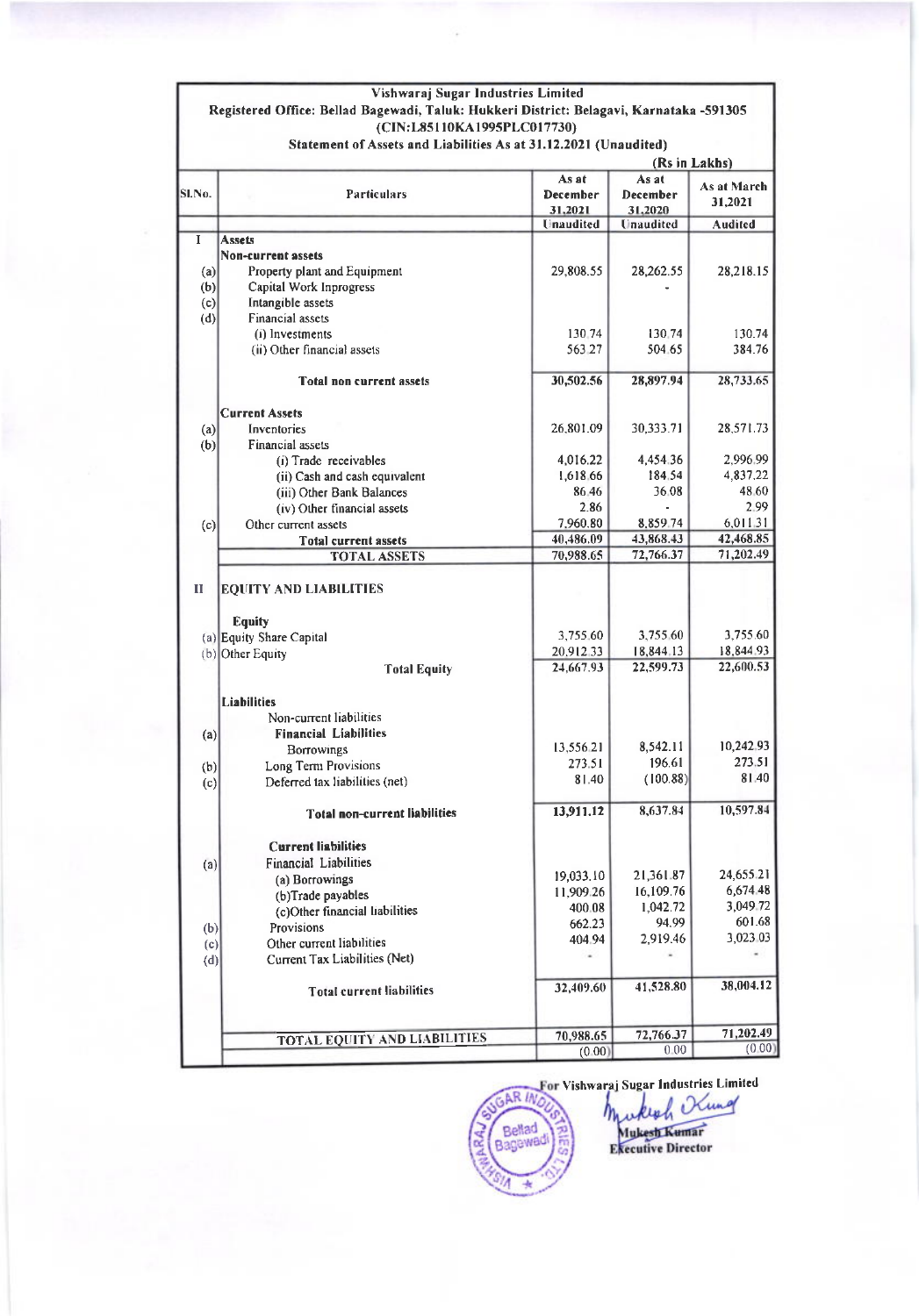#### Vishwaraj Sugar Industries Limited

#### Registered Office: Bellad Bagewadi, Taluk: Hukkeri District: Belagavi, Karnataka -591305 (CIN:L85110KA1995PLC017730)

Cash Flow Satement for the Nine Months ended December 31, 2021 (Un audited)

|              |                                                        | (Rs in Lakhs)            |             |                   |  |  |
|--------------|--------------------------------------------------------|--------------------------|-------------|-------------------|--|--|
| <b>SI.No</b> | <b>Particulars</b>                                     | <b>Nine Months ended</b> | Year ended  |                   |  |  |
|              |                                                        | 31.12.2021               | 31.12.2020  | 31.03.2021        |  |  |
| $\mathbf{I}$ | <b>Cash Flows from Operating Activities</b>            |                          |             |                   |  |  |
|              | Net profit before tax                                  | 2,503.51                 | 500.72      | 1,222.95          |  |  |
|              | Adjustments for:                                       |                          |             |                   |  |  |
|              | Depreciation and amortization expense                  | 1,150.12                 | 1,098.15    | 1,474.74          |  |  |
|              | <b>Finance Cost</b>                                    | 2,300.66                 | 2,655.94    | 3,565.72          |  |  |
|              | Dividend Income                                        | (13.71)                  |             |                   |  |  |
|              | (Profit)/Loss on sale of assets                        |                          | (2.92)      | (2.92)            |  |  |
|              | Operating profit before working capital changes        | 5,940.58                 | 4,251.89    | 6,260.49          |  |  |
|              | Movements in Working Capital                           |                          |             |                   |  |  |
|              | (Increase)/Decrease in Trade Receivables               | (1,019.23)               | (1,928.46)  | (471.10)          |  |  |
|              | (Increase)/Decrease in Other financial assets          | (178.38)                 | 21.57       | 138.47            |  |  |
|              | (Increase)/Decrease in Inventories                     | 1,770.64                 | (1,298.59)  | 463.39            |  |  |
|              | (Increase)/Decrease in Other Current Assets            | (1,949.49)               | (3,583.38)  | (734.95)          |  |  |
|              | (Increase)/Decrease in Other Non Current Assets        |                          |             |                   |  |  |
|              | Increase/(Decrease) in Trade Payables                  | 5,234.78                 | 9,898.01    | 462.73            |  |  |
|              | Increase/(Decrease) in Other financial liabilities     | 77.95                    | (575.62)    | (696.47)          |  |  |
|              | Increase/(Decrease) in Other Current liabilities       | (2,618.09)               | 19.42       | 122.99            |  |  |
|              | Increase/(Decrease) in Long Term Provisions            |                          |             | 76.90             |  |  |
|              | Increase/(Decrease) in Short Term Provisions           | 60.55                    |             | 178.92            |  |  |
|              | Changes in Working Capital                             | 1,378.73                 | 2,552.95    | (459.11)          |  |  |
|              | Cash generated from operations                         | 7,319.31                 | 6,804.84    | 5,801.37          |  |  |
|              | Interest received on Deposits                          |                          |             |                   |  |  |
|              | Direct Taxes Paid                                      | (436.11)                 |             | (211.37)          |  |  |
|              | Net Cash from operating activities (A)                 | 6,883.20                 | 6,804.84    | 5,590.00          |  |  |
| $\mathbf{I}$ | <b>Cash flows from Investing Activities</b>            |                          |             |                   |  |  |
|              | Dividends Received                                     | 13.71                    |             |                   |  |  |
|              | Purchase of Fixed Assets (Including CWIP)              | (2,769.55)               | (541.88)    | (874.06)          |  |  |
|              | Sale of Fixed Assets                                   | 29.03                    | 21.35       | 21.35             |  |  |
|              | Purchase/Sale of Investment                            |                          |             |                   |  |  |
|              | Net Cash used in Investing Activities                  | (2,726.81)               | (520.53)    | (852.71)          |  |  |
| Ш            | Cash flows from/(used in) Financing Activities         |                          |             |                   |  |  |
|              | Proceeds from Long term borrowings                     | 585.68                   | (1,630.31)  | 2,198.35          |  |  |
|              | Repayment/(Proceeds) of/from Short-term borrowings     | (5,622.11)               | (2,547.43)  | 745.91            |  |  |
|              | Interest paid                                          | (2,300.66)               | (2,655.94)  | (3,565.72)        |  |  |
|              | Share Capital                                          |                          |             |                   |  |  |
|              | <b>Share Premium</b>                                   |                          |             | $\blacksquare$    |  |  |
|              | <b>Net Cash used in Financing Activities</b>           | (7, 337.09)              | (6, 833.68) | (621.45)          |  |  |
| $\bf{IV}$    | Net Increase/(Decrease) in cash and cash equivalents   | (3,180.70)               | (549.36)    | 4,115.83          |  |  |
|              | Cash and Cash equivalents at the beginning of the year | 4,885.82                 | 769.99      | 769.99            |  |  |
|              | Cash and Cash equivalents at the ending of the year    | 1,705.12                 | 220.62      | 4,885.82          |  |  |
|              |                                                        | 0.00                     | 0.00        | 0.00 <sub>1</sub> |  |  |

For Vishwaraj Sugar Industries Limited



Kumor  $\mathfrak{c}$ Mukich Executive Director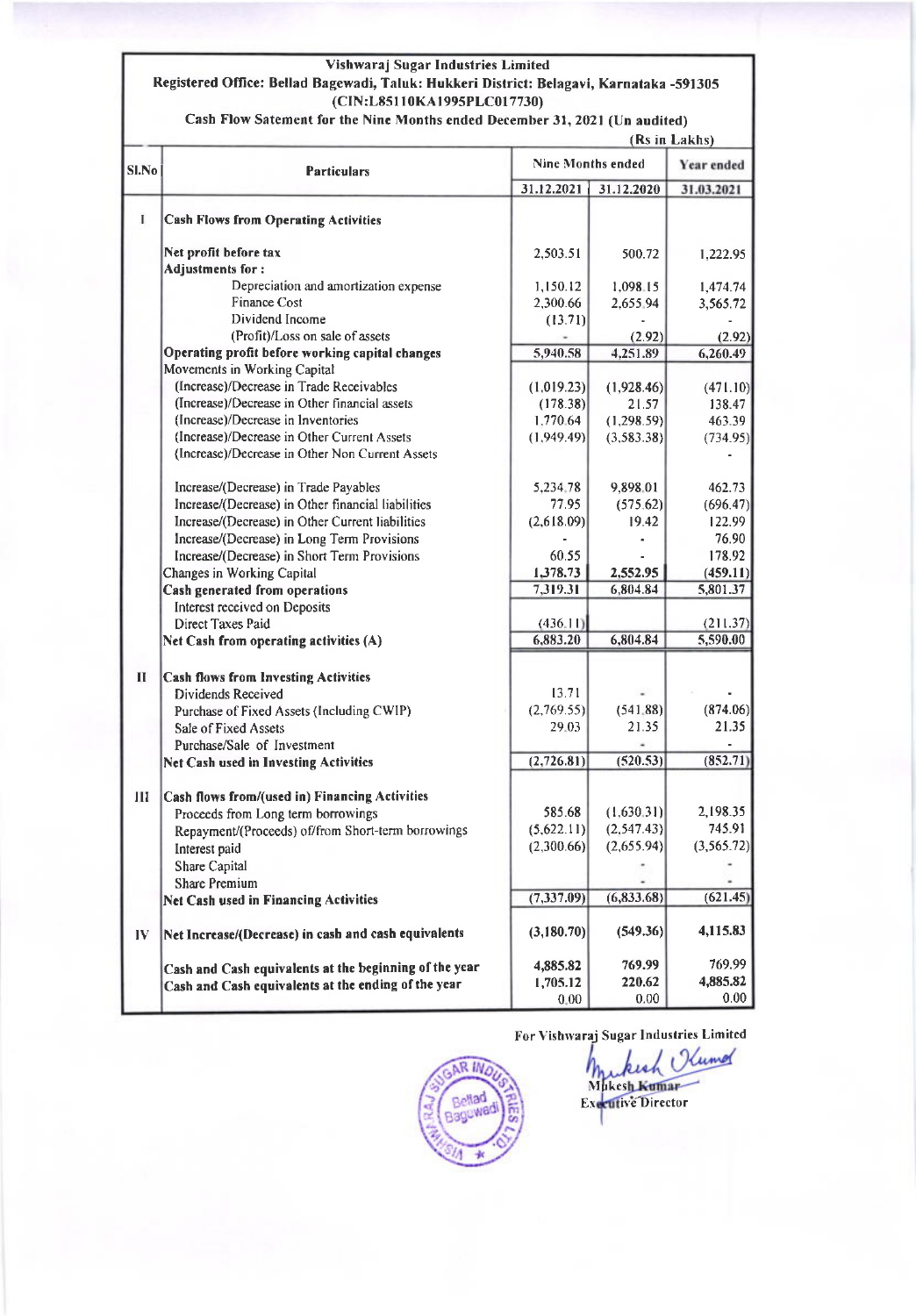## Vishwaraj Sugar Industries Limited<br>Registered Office: Bellad Bagewadi, Taluk: Hukkeri District: Belagavi, Karnataka -591305 EXECUTE OF THE CONSTRUCTION OF THE QUARTER AND NINE MONTHS ENDED 31.12.2021

|                                |            |                                                             |                          |                                               |                | (Rs in Lakhs) |  |  |  |
|--------------------------------|------------|-------------------------------------------------------------|--------------------------|-----------------------------------------------|----------------|---------------|--|--|--|
|                                |            | Quarter ended                                               |                          | <b>Nine Months Ended</b><br><b>Year ended</b> |                |               |  |  |  |
| <b>Particulars</b>             | 31.12.2021 | 30.09.2021                                                  | 31.12.2020               | 31.12.2021                                    | 31.12.2020     | 31.03.2021    |  |  |  |
|                                |            | (Unaudited) (Unaudited) (Unaudited) (Unaudited) (Unaudited) |                          |                                               |                | (Audited)     |  |  |  |
| 1. Segment revenue             |            |                                                             |                          |                                               |                |               |  |  |  |
| -Income from Operations        |            |                                                             |                          |                                               |                |               |  |  |  |
| (a) Sugar                      | 8,847.70   | 5,339.82                                                    | 5,366.34                 | 21,003.36                                     | 21,708.55      | 32,641.70     |  |  |  |
| (b) Co-generation              | 823.56     | $\overline{\phantom{a}}$                                    | 857.09                   | 979 21                                        | 1,204 82       | 2,678.80      |  |  |  |
| (c) Distillery                 | 3,304.69   | 4,362.61                                                    | 1,784.90                 | 10,449.39                                     | 2,590.45       | 5,859.44      |  |  |  |
| $(d)$ IML                      | У.         | $\sim$                                                      | w.                       | w.                                            | $\sim$         |               |  |  |  |
| (e) Vinegar Unit               | 350.22     | 546.69                                                      | 267,00                   | 1,344.01                                      | 969.92         | 1,319.30      |  |  |  |
|                                |            |                                                             |                          |                                               |                |               |  |  |  |
| Other operating income         |            |                                                             |                          |                                               |                |               |  |  |  |
| (a) Others                     | 1.94       | 5.69                                                        | 4.24                     | 10.38                                         | 138.84         | 147.14        |  |  |  |
| (b) Unallocable revenue        |            |                                                             |                          |                                               |                |               |  |  |  |
| Total                          |            |                                                             |                          |                                               |                |               |  |  |  |
| Less: Inter segment revenue    |            |                                                             |                          |                                               |                |               |  |  |  |
| Income from operations (net)   | 13,328.11  | 10,254.81                                                   | 8,279.56                 | 33,786.35                                     | 26,612.58      | 42,646.38     |  |  |  |
|                                | ٠          | ×.                                                          | 0.00                     | $\sim$                                        | 0.00           | ۰             |  |  |  |
| 2. Segment Results             |            |                                                             |                          |                                               |                |               |  |  |  |
| (a) Sugar                      | (4,625,33) | (538.05)                                                    | 1,737.98                 | (5,784.21)                                    | 1,023.84       | (705.29)      |  |  |  |
| (b) Co-generation              | 1.365.58   | 155.50                                                      | 557.89                   | 692.58                                        | 489.38         | 1,302.24      |  |  |  |
| (c) Distillery                 | 7.135.03   | 872 14                                                      | 1,836.08                 | 9,122.44                                      | 1,824.20       | 5,072.36      |  |  |  |
| $(d)$ IML                      | 15.75      | 3.77                                                        | (73, 74)                 | 21.57                                         | (71.21)        | (70.04)       |  |  |  |
| (e) Vinegar Unit               | 220.41     | 338 32                                                      | 111.94                   | 893.79                                        | 341.37         | (2.77)        |  |  |  |
| Less: Unallocable              |            |                                                             |                          |                                               |                |               |  |  |  |
| Total                          |            |                                                             |                          |                                               |                |               |  |  |  |
| (a) Finance Costs              | 710.74     | 779.85                                                      | 863.33                   | 2,300.66                                      | 2,655.94       | 3,565.72      |  |  |  |
| (b) Other expendituure (net of | 20.19      | 32.77                                                       | 176.76                   | 142.00                                        | 450.92         | 807.85        |  |  |  |
| other income)                  |            |                                                             |                          |                                               |                |               |  |  |  |
| Profit before tax              | 3,380.49   | 19.07                                                       | 3,130.06                 | 2,503.51                                      | 500.72         | 1,222.94      |  |  |  |
|                                | (0.00)     | (0.00)                                                      | (0.00)                   | 0.00                                          | (0.00)         | (0.00)        |  |  |  |
| 3. Segment Assets              |            |                                                             |                          |                                               |                |               |  |  |  |
| (a) Sugar                      | 25,034.82  | 24,782.67                                                   | 24.183.18                | 25,034.82                                     | 24,183.18      | 22,451.28     |  |  |  |
| $(b) Co-generation$            | 6.307.86   | 5,698.84                                                    | 6,089.35                 | 6,307.86                                      | 6,089.35       | 6,965.91      |  |  |  |
| (c) Distillery                 | 3,732.08   | 3,803.98                                                    | 3,746.62                 | 3,732.08                                      | 3,746.62       | 4,024.85      |  |  |  |
| $(d)$ IML                      | 337.80     | 351.91                                                      | 362.11                   | 337.80                                        | 362.11         | 380.89        |  |  |  |
| (e) Vinegar Unit               | 2.143.31   | 2,240.68                                                    | 2,197.02                 | 2.143.31                                      | 2,197.02       | 2,382.24      |  |  |  |
| (f) Un-allocable               | 33,432.77  | 18,023.39                                                   | 36,188.10                | 33,432.77                                     | 36,188.10      | 34,997.32     |  |  |  |
| <b>Total assets</b>            | 70,988.65  | 54,901.47                                                   | 72,766.37                | 70,988.65                                     | 72,766.37      | 71,202.49     |  |  |  |
|                                |            | 0.00                                                        |                          | $-0.00$                                       | 0.00           | $-0.00$       |  |  |  |
| 4. Segment liabilities         |            |                                                             |                          |                                               |                |               |  |  |  |
|                                | 37,917.06  | 20,525.81                                                   | 43,463.00                | 37.917.06                                     | 43,463.00      | 41,830.22     |  |  |  |
| $(a)$ Sugar                    | 1,900.00   | 2,175.00                                                    | 3,000.00                 | 1,900.00                                      | 3,000.00       | 2,725.00      |  |  |  |
| (b) Co-generation              | 2.137.50   | 2,250.00                                                    | 2,250.00                 | 2,137.50                                      | 2,250.00       | 2.250.00      |  |  |  |
| (c) Distillery                 |            | ۰                                                           | $\overline{\phantom{a}}$ | $\sim$                                        | $\blacksquare$ |               |  |  |  |
| $(d)$ IML                      | $\bullet$  |                                                             |                          | ٠                                             | ä,             |               |  |  |  |
| (e) Vinegar Unit               |            | 29.950.65                                                   | 24,053.37                | 29,034.09                                     | 24,053.37      | 24,397.27     |  |  |  |
| (f) Un-allocable               | 29.034.09  |                                                             | 72,766.37                | 70,988.65                                     | 72,766.37      | 71,202.49     |  |  |  |
| <b>Total liabilities</b>       | 70,988.65  | 54,901.47                                                   |                          |                                               |                |               |  |  |  |

R IN. Bellad agewa

For Vishwaraj Sugar Industries Limited kesh Olung Mukesh Kumar **Executive Director**